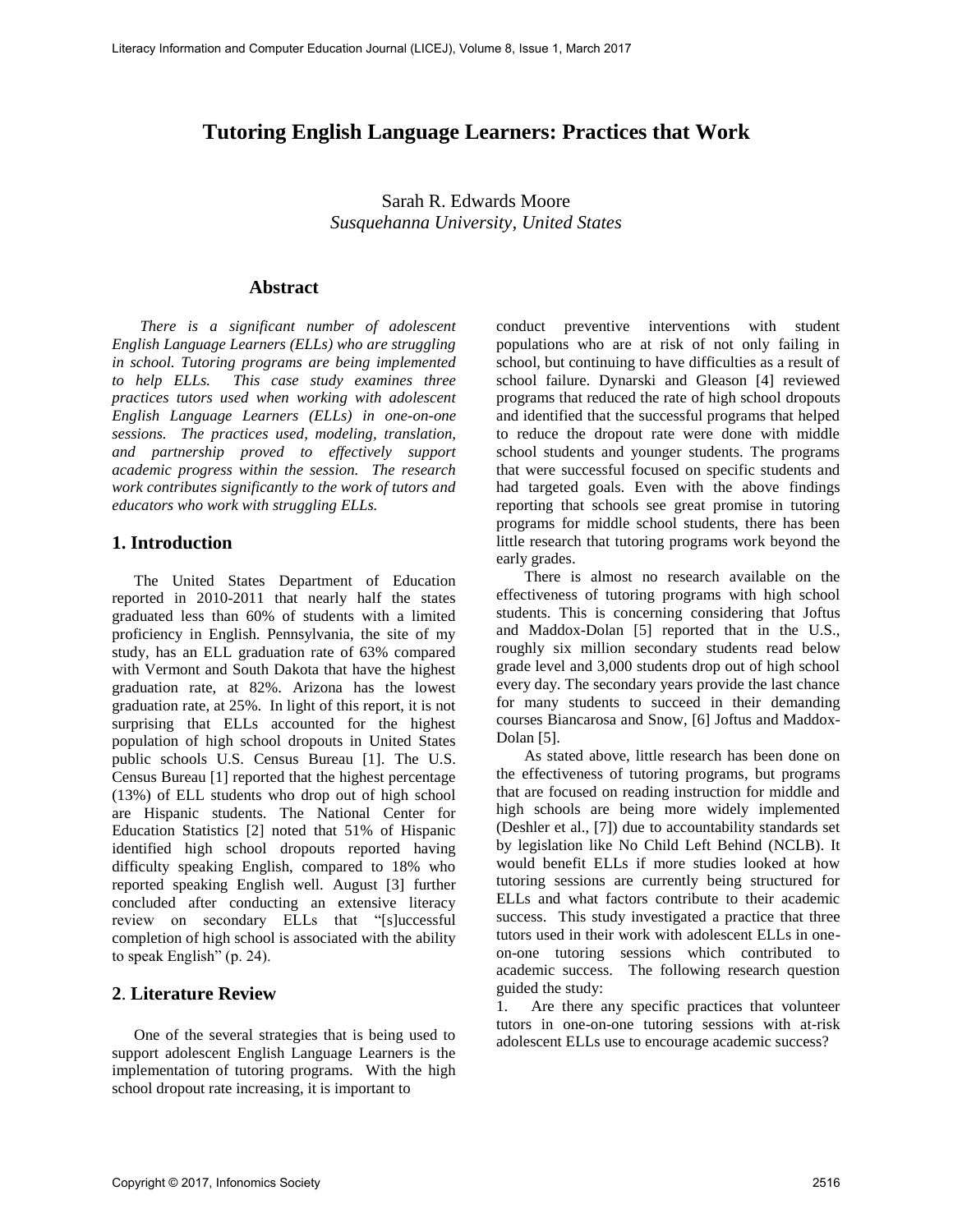# **3. Methods and Methodologies**

The site for this study was an urban charter school, located in the state of Pennsylvania. Pennsylvania public schools currently serve 42,542 ELLs that speak 175 different languages. Spanish is the most frequently spoken first language (L1) among the ELL population. Every school district and charter school is required under Title 22, Chapter 4, Section 4.26 of the Curriculum Regulations to provide a program for every ELL student. In order to comply, school districts must provide ELL students with a planned program of instruction that is appropriate to the student's development and instructional level. The charter school campus that was selected used the service of volunteer tutors as part of its documented program of support to help ELLs. I chose this site because currently, 19% of the school's population is comprised of ELL students and they were instituting a one-on-one volunteer tutoring program for seven weeks in order to help their ELL population. The charter school campus included a middle school, high school, and Cyber School.

The purposeful sample for this case study included three volunteer tutors and 34 at-risk secondary ELLs who identify themselves as Hispanic. The tutors were given pseudonyms and are called Hannah, Pete, and Molly throughout the study. All three of the tutors were enrolled in a pre-service education program at an urban university in Pennsylvania.

This section details the data collection methods this case study employed. The main source of data was observations followed by interviews and tutoring reflection logs. Interviews were conducted with each tutor. The tutors were interviewed before the study began and after the study concluded. The tutors also filled out reflection logs after each tutoring session. Tutors were observed over a 7-week time period and each tutor was observed conducting 20 sessions.

The data collected was analyzed using open coding. Modeling, Translating, and Partnership were the open codes that emerged as the practices tutors used within sessions that helped students progress academically. The codes were applied across the observational, interview, and tutoring reflection log data. Trends were noted and will be reported in the results section.

# **4. Analysis of Findings**

The results of this study indicated that three key practices; modeling, translation, and partnership were used by tutors in sessions which influenced academic progress. Below the practices are described using examples from the interviews, observations, and tutoring reflection logs. As stated in the Methods section, the three tutors are referred to as Molly, Hannah, and Pete.

### *Modeling*

The tutors interacted with students using modeling in one-on-one sessions. Modeling is being defined as the tutors first showing the students how to do something in the session or the tutors would show the students how to think about something before they would ask the students to independently practice a skill. Modeling was identified by all of the tutors in their final interviews as a tool they all recognized they used in sessions. Molly referred to modeling when she talked about helping one student understand the mathematical concept of intercepts. She said, "I explained to her how to find the y-intercept and modeled with a simple example and she suddenly completely understood and was able to complete the rest of the worksheet with ease" (Post-interview, 1-3- 2014). Pete referred to modeling when he talked about how he ran each session. He said, "I would model in each one-on-one interaction and part of modeling was bringing my pen and notebook to each session" (Post-Interview, 12-28-2014). Hannah attributes her modeling to knowing the material. She said, "If I really knew the concept we were working on, I was able to model more confidently and my students would be able to do the work independently when it was time" (Post-Interview, 12-27-2014).

Although modeling was used in many ways, there is one key way that each of the tutors demonstrated modeling throughout their sessions: they would model for students how to go about answering questions in order to demonstrate comprehension in reading and math on multiple choice assessments. Below, examples of how each tutor modeled answering comprehension questions in sessions are shared.

## *Molly*

 Several of the students Molly worked with would come to her tutoring sessions in hopes of preparing for an exam they had coming up. Throughout these sessions, Molly would choose to model for how to find an answer or navigate an exam. For example, during a session where Molly was helping a student with prepping for the SAT exam, Molly modeled for the student how to go through each answer choice to pick an answer. Molly would look at the passage and then look back at the answer. During this process, she would explain to the student what she was doing in order to decide what answer she would go with (Observation, 12-1-2015).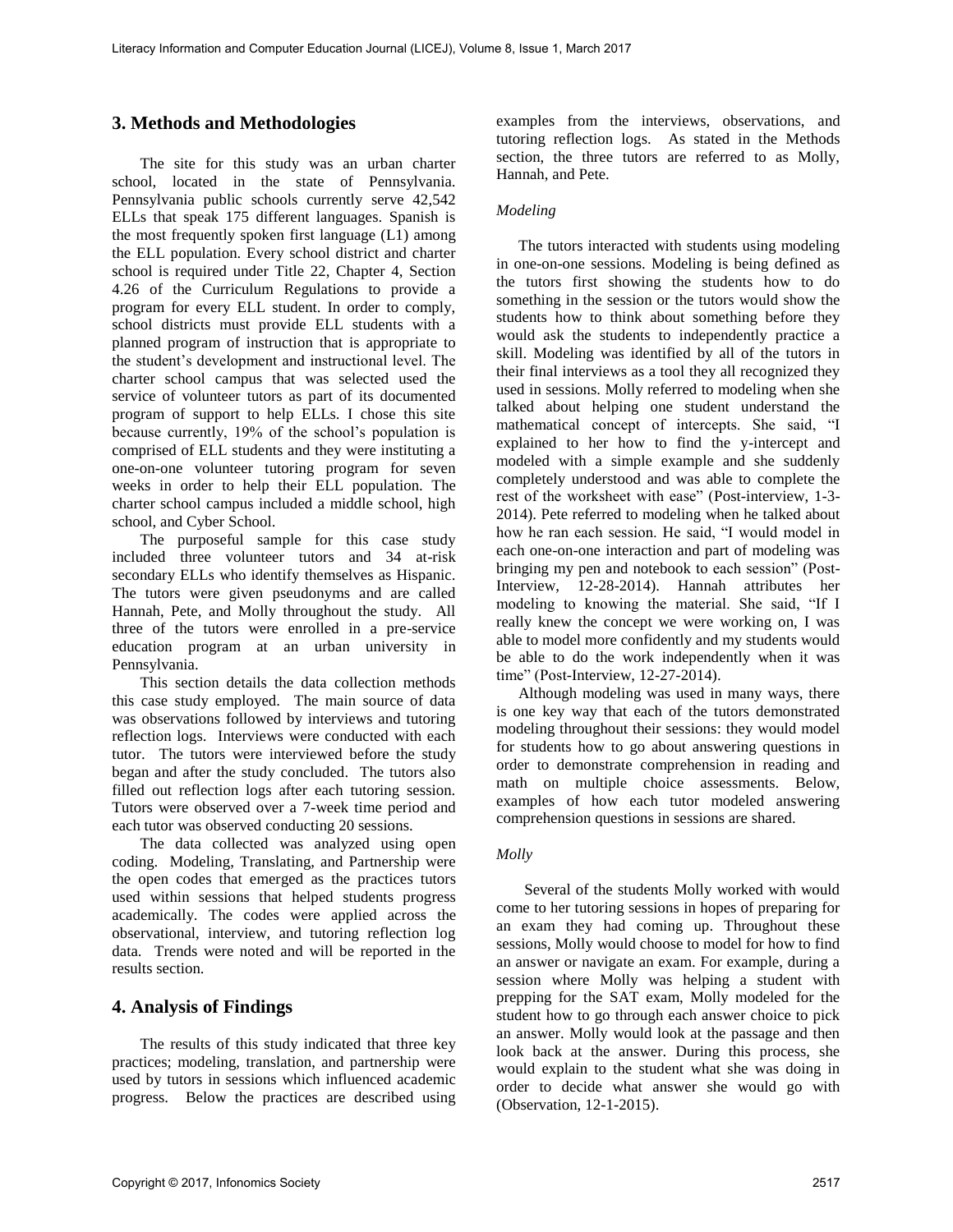In the reflection log that Molly filled out at the end of the session, she referred to how modeling how to navigate the reading passages seemed to support the session. Molly wrote, "This session was challenging to the student and a little frustrating. The student is nervous for the test, especially if it is all in English. When I would model reading the passages and explain them, the student understood a lot better" (Reflection Log, 12-1-2015).

#### *Hannah*

Like Molly, Hannah would have several students come to her sessions in order to work with content that was helping them get prepared for taking an upcoming standardized test. The students would typically bring a reading passage that had comprehension questions attached to it and would ask Hannah to help them figure out how to complete the questions associated with the reading. During these sessions, Hannah would use modeling in order to demonstrate for the student how to read a text in order to find information. Below is an example of how her method of modeling would happen in a session.

Hannah was helping a student understand an article about the man who invented Hoover Vacuums. The article was in interview format and the student told Hannah that he needed to answer the questions that were at the end of the article. Hannah made a decision to model how to accomplish the task. She first modeled reading over the questions and then went back to the beginning of the article and read it out loud after asking the student if he wanted to listen to her read or read the article on his own. When reading the article, Hannah would stop to enunciate, track, and think aloud about how what she was reading might fit into one of the questions being asked at the end of the reading. Hannah modeled how to read for information on two of the questions and then asked the student to use the strategy in order to answer the remaining three questions. The student practiced what Hannah had just modeled and she would reiterate any modeling techniques that the student did not remember as they worked to complete the article (Observation, 11-10- 2015).

 In her reflection log Hannah felt that the session went well due to the modeling method she used. Hannah writes, "The session went better than my first session which makes me super happy because I did not think he got much out of the first session we had together. Today, we did a different method where I would model reading to him and summarizing before having him try it" (Reflection Log, 11-10-2014).

*Pete* 

Unlike Molly and Hannah, Pete would model how to answer math comprehension questions rather than reading comprehension questions for students. Many of Pete's sessions involved working with students at the Cyber School on a variety of Math skills. Students would come to a session with Pete and need help working through an end of a lesson assessment. The assessments would typically have a Math problem and four possible answer choices from which the student would pick the best answer choice. Below is an example of how Pete chose to model how to work through a Math question in order to answer assessment questions.

Pete was working with a student at the Cyber School on a lesson assessment based on geometric angles. The computer lesson would present a question and four possible answer choices. The student started out guessing what answer may be right. Pete chose to model working out the problem in his notebook first in order to avoid a guessing game and instead modeled the process of finding the answer in his notebook first and then went back to the computer screen to see if it matched with any choices. After a few questions were modeled in this way the student started to write the problem down first, work it out, and then see if their answer matched any of the computer screen options (Observation, 11-14-2014).

In Pete's reflection log of the session, he said "This was the second time I have worked with this student and he rushes through problems and has a hard time staying on task. I wanted him to stay on task and explain the concepts behind each procedure of his math problem" (Reflection Log, 11-14-2014). Even though Pete did not call it modeling, it is apparent based on the actions Pete took during the session that he used a modeling technique to help the student think more about the procedures of math and not rush to answer problems on the assessment.

#### *Translation*

Tutors became translators when they used the student's first language and broke down English words or concepts in the sessions. The tutors would function as translators in two important ways. First, two tutors would use the student's first language or visuals to help students connect to English content in the session. Hannah and Molly chose to use what limited Spanish they knew to help direct students within their sessions and make the students more comfortable with English concepts. Molly and Hannah recognized the benefit of embracing the student's first language, even in a limited way, in their final interviews. Molly said, "I have little experience with Spanish, not a lot, but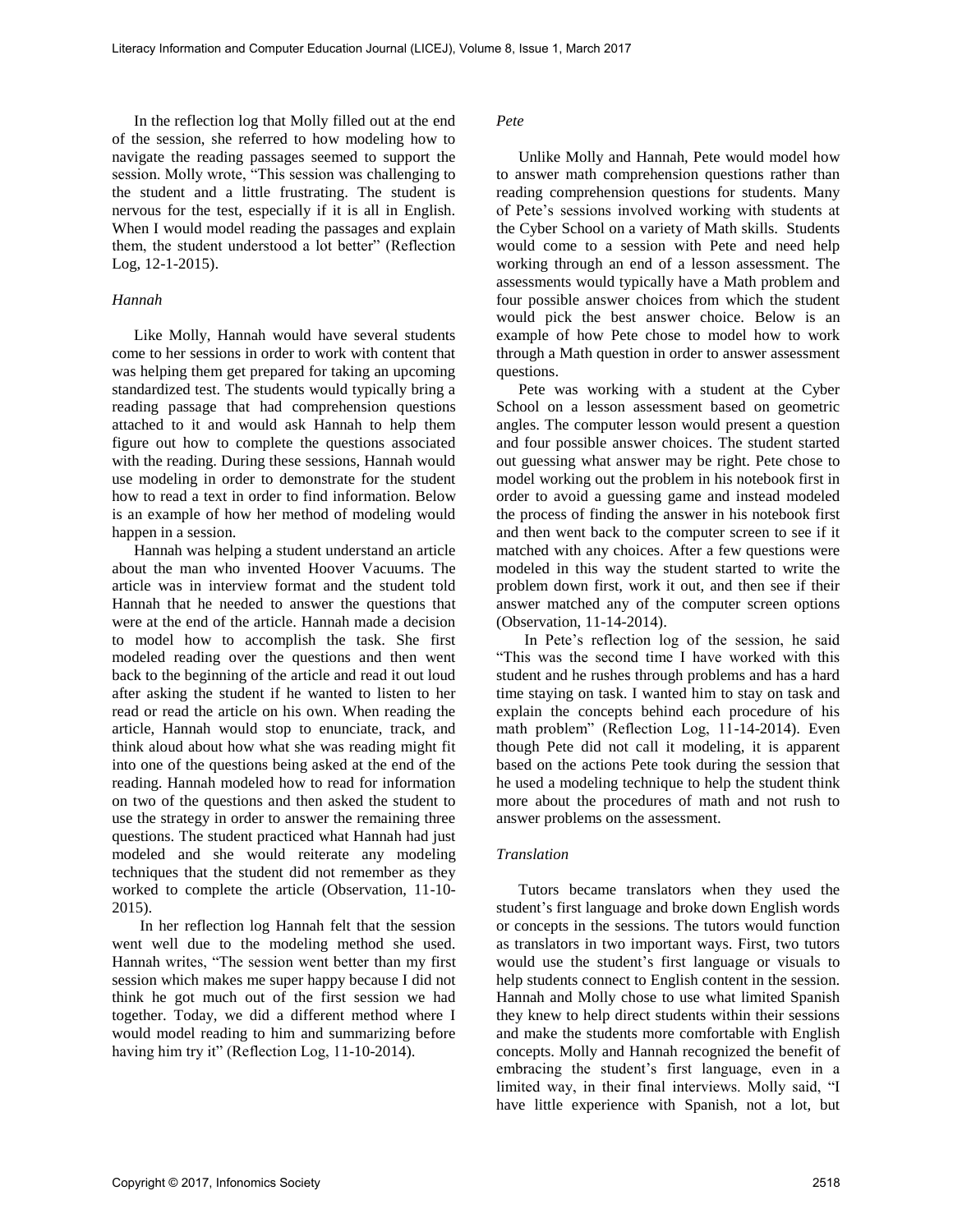speaking in Spanglish felt silly to me and I thought they might make fun of me, but it was actually helpful to them. The students were actually excited when I would say something in Spanish because they felt they were teaching them as I was teaching them" (Post-Interview, 1-3-2015). Hannah said, "I found that when I used simpler language or anytime I was able to throw Spanish into my session, even though I really don't know hardly any at all, even using a little bit helped. Sometimes I would use a broader Spanish term to define something or be able to use words that were similar in Spanish; general words in Spanish that would help them connect with English concepts" (Post-Interview, 12-27-2014).

Second, all of the tutors would function as translators based on how they would rephrase, simplify, and break down content in the sessions. In regards to simplifying material for students, each of the tutors mentioned this either in there pre or postinterviews. Pete said in his post-interview, "With my higher level ELLs in the Cyber School, I didn't really have to rephrase my language that much, but with my lower level ELL students at the high school, I used a lot of rephrasing" (Post-Interview, 12-28-2014). Hannah said in her post-interview, "I would use a lot of different strategies with my lower level ELLs at the high school. I would rephrase, read to them, and after reading I would summarize what was read back to them. If I felt the ELL was not giving enough of a summary, I would ask them a simpler question" (Post-Interview, 12-27-2014). Molly said in her postinterview, "It was very different working with ELL students and I enjoyed it a lot. It made it easier to communicate with them when I would over-exaggerate my speech and talk with my hands a lot. I focused mainly on reading the directions to them and telling them in my words" (Post-Interview, 1-3-2015). Below, examples of how the tutors were translators in their sessions will be shared. First, examples of how Hannah and Molly would use Spanish in sessions will be discussed and then an example of how each of the tutors would translate content in a session by breaking it down, simplifying, or rephrasing with be shared.

#### *Molly*

Molly would translate content and connect with some of her students by using their first language, Spanish. This type of Spanish to English translation would tend to happen towards the beginning of a session when Molly was helping her students with gaining access to new material. Below is an example of how Molly would use Spanish in order for her students to connect with English concepts. Molly is working with a student on calculus concepts. This is the first time Molly has met with the student and the student has brought a computer translator to the session in order to help her and Molly communicate. The student and Molly work through the session using the translation device and Molly also decides to translate some of the English terms into Spanish as well. By the end of the session, the student leaves with a greater understanding of Calculus terms (Observation, 11-10-2014).

In her reflection log of the session Molly writes, "The student struggled with her English, but had a lot of understanding with math concepts. The computer translator helped us a lot with communication, especially with math terms." Molly does not mention her own influence in the session with helping the student move forward by using Spanish terms even though it is evident that this helped the session progress. She does make reference to how being able to interact with the translation tool in the session made a difference. Molly would use the translation computer program as an additional strategy to help her student understand and English concept.

Molly would also use the translation strategies of breaking things down, simplifying, or rephrasing English content in order for her ELL students to connect to concepts in a session. Below is an example of how Molly demonstrated translation through simplification. Molly is helping a student complete a project about animals for their ESL class. The student is unsure about how to do the assignment and tells Molly that she does not understand the English directions. Molly chooses to use translation strategies in the session. She reads the directions to the student, breaks them down into simple conversational phrases and then uses a pencil to draw out a picture that explains the directions she just gave orally. The student moves forward with the project by the end of the session (Observation, 11-24-2014).

Molly wrote in her reflection log, "The session went well, the student completed a lot of work she did not do on the animal presentation." Although Molly does not mention using any translation strategies in her reflection log, it is obvious that her ability to break down English directions for her student helped the student progress in the session.

#### *Hannah*

Like Molly, Hannah would use Spanish terms when she was working with some of her students at the high school. The students she would work with at the high school were lower level ELL students and would usually bring content associated with reading comprehension to the session. Below is an example of how she would help the student translate the English content by navigating it with a Spanish term. Hannah is working with a student for the second time at the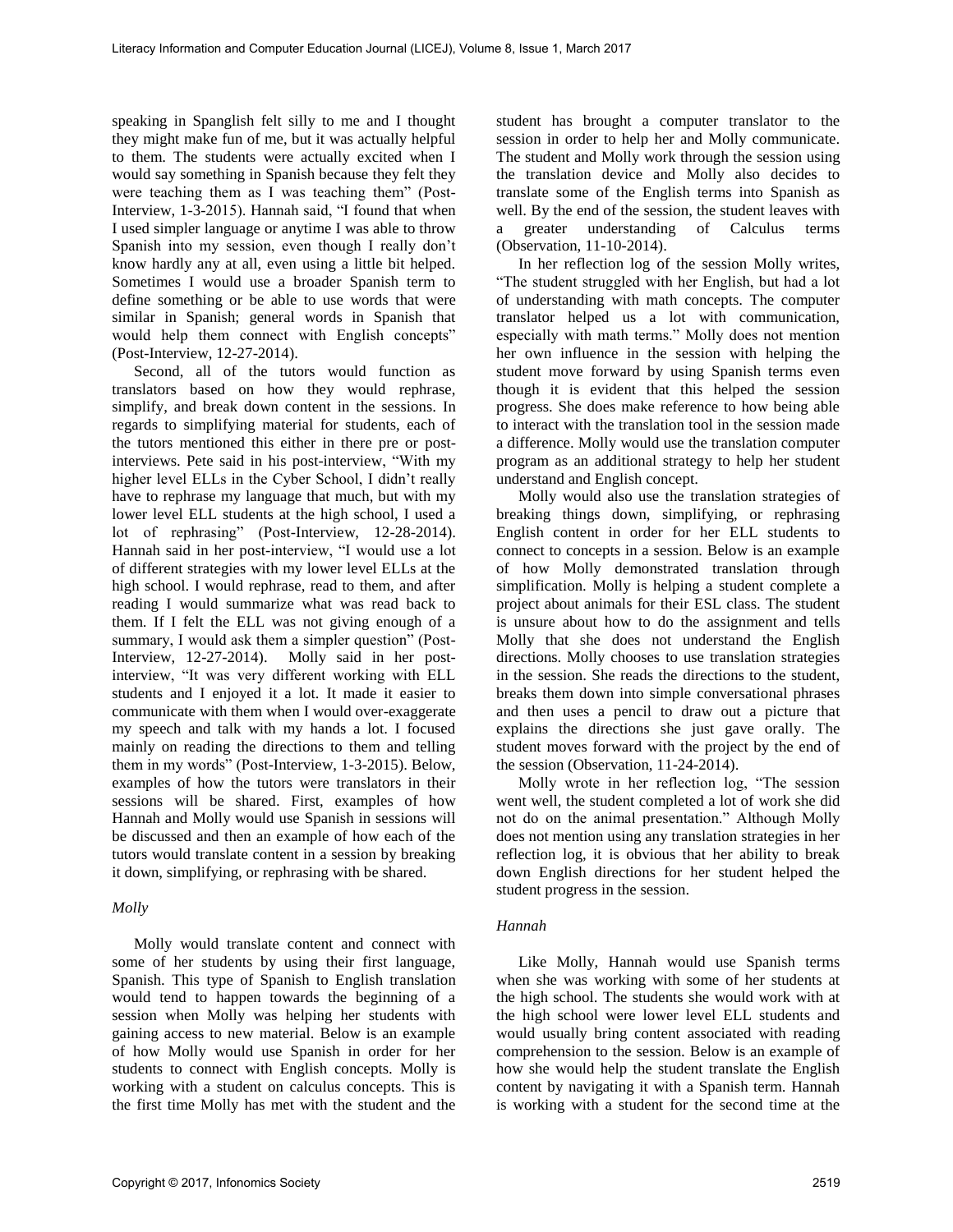high school. The student has brought a reading passage and questions that she has to answer in English. Hannah begins to help the student navigate through the text heavy passage and Hannah thought it was important to stop and see if the student understood the English term, *bigger*. Hannah translated the English term by using the Spanish word for bigger, *grande*. As a result of this splash of Spanish in the session, the student was able to connect more with the text and understand what a comprehension question was asking for (Observation, 12-8-2015).In the reflection log of the session Hannah commented on the challenge of the session and how she tried to use different strategies. She does not specifically mention using the student's first language as a strategy but as evidenced above, translation in the session happened and seemed to make a difference in the student's attitude towards the material. Hannah said, "I think the session was challenging for my student because she knows such limited amounts of English. I was having a hard time trying to think of strategies to get her to understand what was being read and what she had to do for the teacher" (Reflection Log, 12-8-2015).

In some of her other sessions, Hannah would demonstrate translation strategies in how she would break down the material for her students. Below is an example of how Hannah would translate by breaking down an English concept for her student. Hannah is working with a student on understanding a social studies lesson. The social studies lesson deals with German history and Hannah decides to help the student understand some of the English content through a variety of translation strategies. Hannah uses hand gestures to explain the content of the story and provides the student with a synonym and an antonym of a comprehension question. At the end of the session, the student had completed all the questions associated with the passage (Observation, 11-10- 2014).

In the reflection log of the session, Hannah recognized how she used different strategies that helped translate the English content. She writes, "The session went quick but went well. My student came to the session with a specific unit that she needed help with. All she needed was better clarifications and rephrasing of some of the English to understand the questions or passages. She left happy and I was happy to have helped" (Reflection Log, 11-14-2014). It is obvious from the above example how Hannah became a translator within the session by being able to clarify, break down, and rephrase English concepts. *Pete* 

As stated previously, Pete did not use Spanish to help his students understand concepts in English. He did translate English content in the session by simplifying it for his students. Below is an example of how Pete would use translation strategies. Pete is helping a student today on her Math coursework. The work involved radicals and exponents. The student has a hard time understanding the English terms exponents, bases and powers, and multiplying positive and negative numbers. The student also needed support understanding the relationship between radicals and exponents. Pete used a variety of translation strategies to support the session. He introduced each concept by drawing it on his notebook and then uses the drawing to support what he was explaining orally. At the end of the session, the student was able to demonstrate their understanding of the Math concepts by completing problems on their own (Observation Notes, 11-10-2014).

In his reflection log, Pete said:

I was overwhelmed at the beginning of the session because I realized that the student did not have a very strong foundational knowledge of English Math concepts and their relation to each other. The idea I emphasized most was the relationship between radicals and exponents. I also had to explain the terms related to exponents, bases and powers, as well as multiplying positive and negative numbers. At the end of the session, I think we both felt accomplished. I was proud of my student for being persistent and willing to learn (Reflection Log, 11-10-2014).

Pete took the time to translate several English Math concepts in the session in order for his student to have success. He broke down concepts and showed their relationships and meanings through guided visuals.

## *Partnership*

The results of this study indicated that one key practice, partnership, was used by tutors in sessions which influenced academic progress. Below the partnership practice is described using examples from the interviews, observations, and tutoring reflection logs. The results are organized according to each individual tutor and as stated previously the tutors' names for purposes of this paper are Molly, Hannah, and Pete.

The tutors interacted as partners in their sessions. Partnership was defined when tutors negotiated, shared authority, and collaborated with students, teachers, and other students in the sessions. It was evident in preand post- interviews with tutors that establishing a partnership with not only students, but other stakeholders was important. Molly reflected, "I would ask the teacher for support in order to figure out how to help the students who were having difficulty understanding English" (Post-Interview, 1-3-2015). Pete commented in his pre-interview, "I think I would want everyone on the same page; teachers, tutors, and students. I think it would be good if we could decide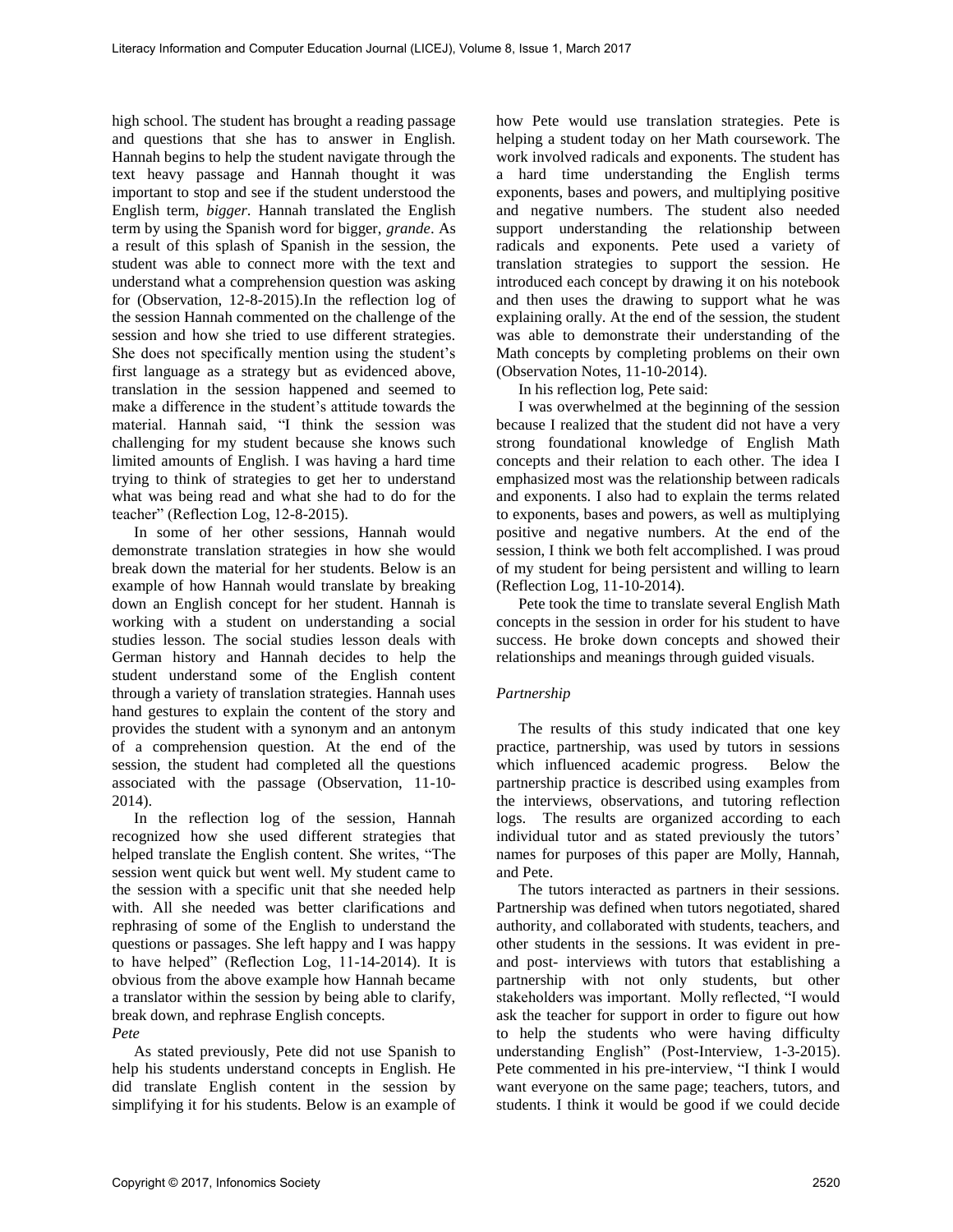where we want the students to be together" (Pre-Interview, 10-1-2014). In his post-interview, Pete explained, "A benefit of tutoring was helping students connect the dots" (Post-Interview, 12-28-2014). In her pre-interview Hannah commented, "I wouldn't want my students to think that they were looking up to me. I would want them to look at me as someone who was trying to help them out. I would also have an attitude that we can work through what they bring to the session together. I would seek support" (Pre-Interview, 10-2-2014). In her post-interview, Hannah said, "I liked being able to learn with the students and it was nice having Pete to ask questions about material I was unfamiliar with" (Post-Interview, 12-27-2014).

 The tutors chose to build a partnership with students, teachers, and each other. One key way that all of the tutors demonstrated building a partnership with others was by sharing authority and collaborating. The tutors would ask other tutors or a teacher for help. They would also ask the students to help explain a concept to them or let the students know that they were learning the material right along with the student. Below is an example from each tutor on how they demonstrated establishing a partnership in the tutoring session in order to help the students.

#### *Molly*

 Molly chose to collaborate with her students and share authority in several of her sessions. Molly was conducting many other one-on-one sessions within the context of a pull-in environment where the teacher was present and other students. The pull-in environment, as discussed in the previous chapter, was a classroom space that Molly became a part of. She would conduct one-on-one tutoring sessions within the larger context of a resource room and ESL class that was supported by an ESL teacher. Sometimes, the students that were present in the class would also be working on the same material that Molly was working in a one-on-one session. Below is an example that demonstrates how Molly partnered with other people in the room as she was conducting a session.

Molly was working with a student on calculus terms, specifically how to find the range, domain, and radiant. The student told Molly that she had a quiz on the concepts in the next class and Molly tried to help the student even though she had not worked with the calculus terms for a long time. Molly asked the student to see her binder, told her she has not worked with calculus since  $11<sup>th</sup>$  grade, and then resorted to asking another student in the class to explain the concepts in order to help Molly understand how to help the student. Molly was eventually able to help her student complete a few problems but told the student that she should check with her teacher on whether the problems are right (Observation, 11-21-2014).

In her reflection log, Molly wrote, "This was challenging because it was hard for me to remember a lot of the math work the student was doing. We were able to work through a lot of the work together and figure out how to solve the problems. (Reflection Log, 11-21-2014)

Although Molly did not explicitly say that she "partnered" with the student, she demonstrated through her actions in the session and in her reflection log that the reason she was able to help the student move forward was because she worked together with the student. She also did not mention asking another student for support but the decision to do so in the session enabled her and the student to work together.

#### *Hannah*

Unlike Molly, Hannah conducted the majority of her one-on-one tutoring sessions in a pull-out environment. The pull-out environment, as explained in the previous chapter, was a separate room within the Cyber School or High School where the tutors would meet one-on-one with their students. Hannah and Pete would work in the same room with their students and the students would come to the tutoring room from their larger class. Hannah used the proximity to Pete in several of her math focused sessions as an opportunity to collaborate in order to help her students. Below is an example of how Hannah would ask Pete for support in a session.

Hannah was working with a student she had worked with in a previous session. The student told Hannah he needed help understanding angles and Hannah asked Pete for support. Pete gave Hannah support in the form of a notebook resource page that he created about angles. Hannah used the notes as a tool to move her student through the session. At one point in the session, she again asked Pete for a quick definition of an adjacent angle in order to make sure that she was not leading the student in the wrong direction (Observation, 11-24-2014).

Hannah wrote in her reflection log, "I thought the session went really well. We worked on math, specifically finding the area of rectangles and learning about adjacent and interior/exterior angles" (Reflection Log, 11-14-2014). Although Hannah did not specifically reflect on collaborating with Pete during the session, she reflected that the session went well. It is obvious from the observation and field notes that the student was able to understand angles based on the resources provided by Pete that Hannah sought out.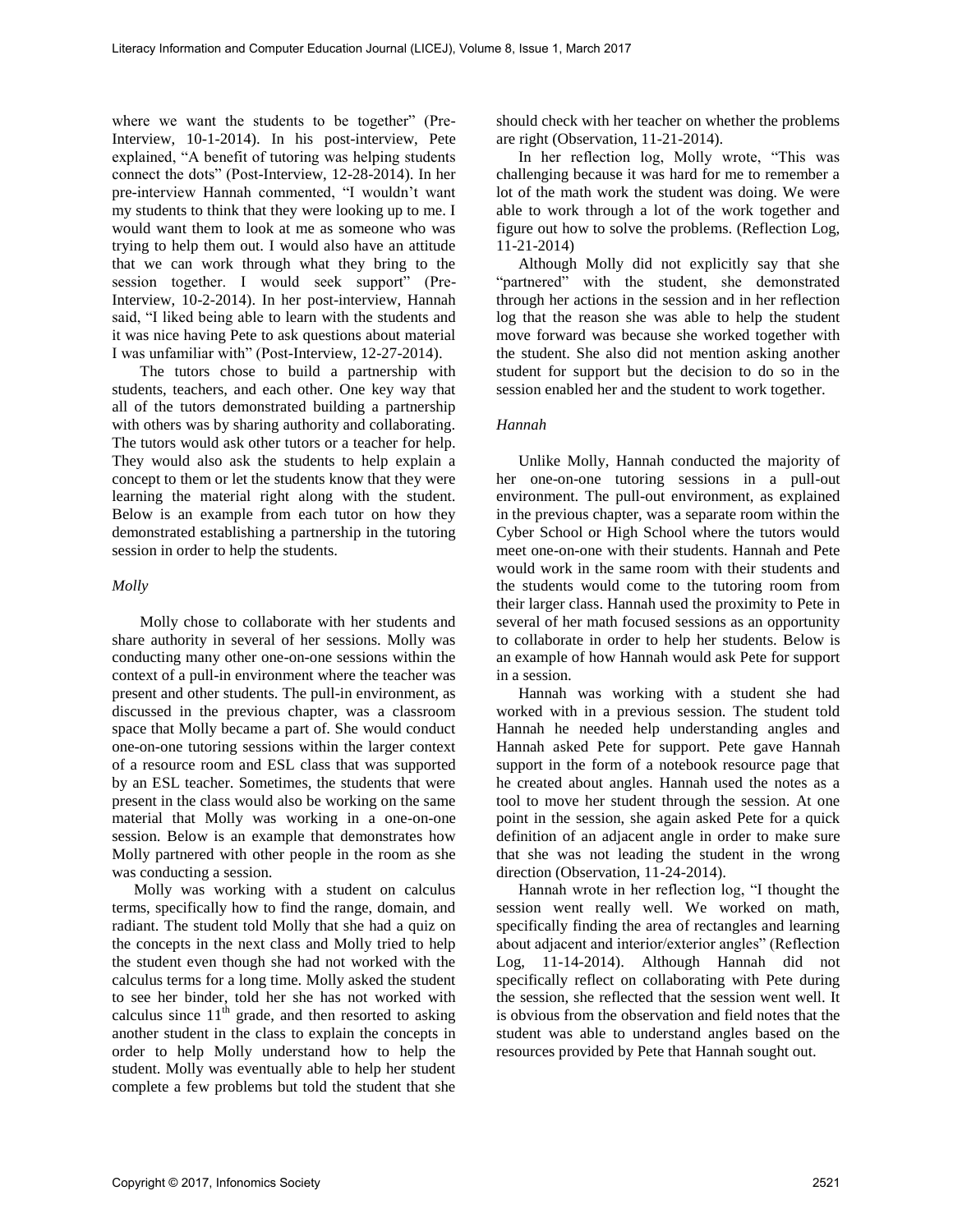#### *Pete*

Whereas Molly tended to partner with the teacher or other students and Hannah would collaborate directly with Pete, Pete tended to collaborate and share authority directly with his students in sessions. Below is an example of how Pete would partner.

 Pete was working on factoring with a student in a session. Pete choose to start the session by asking questions and offered options of how they could work together to solve the problems. The student and Pete discussed which option would work best to solve the problem. Once they agreed on the method they went to work to get the answer, the session progresses (Observation, 12-19-2014).

In his reflection log, Pete wrote, "I taught the student a tree method and a factoring method of multiplication. Through these short lessons, my student was more confident with his math skills which enabled him to complete his coursework more efficiently. We had positive outlooks in the session because we were productive" (Reflection Log, 12-19- 2014). Pete does not mention directly in his reflection log that he chose to collaborate or partner with his student. He noticed that the session had a positive outcome and used the word "we" in conjunction with productivity. The partnership transaction Pete encouraged at the beginning of the session obviously allowed for both the student and Pete to be productive in the session.

The ability to be a partner instead of being an authority figure in sessions may have helped the tutors develop stronger relationship with their students and teachers within the building. One of the ESL teachers that observed many of the tutoring interactions said:

The tutors that work with the ELLs were friendly and respectful and they gently guided the students through the content. They were really receptive to the students and therefore earned the students respect. It is really important for the urban ELLs that the tutors develop rapport, respect with the students. It is really important that the student did not view the tutor as another authority figure. (Interview, 1-7-2014)

The tutors established the ability to develop partnerships within their sessions and this enabled them to make learning more about having a social interaction which aligns with Vygotsky's (1978) social learning theory. The social learning theory says that a person learns if they are taught by a more capable adult in an environment of social interaction. The tutors established this type of environment through partnerships which allowed learning to happen.

# **5**. **Discussion**

## **5.1. Modeling**

There are differences in how the tutors would model. Molly was working with a higher level ELL student and she chose to model how to dissect the questions but did not concentrate on modeling how to read the text. Hannah, who was working with a lower level ELL, chose to model how to read the text, questions, and how to find the answers using the text. It appears that the tutors decided their level of modeling based upon the level of language proficiency the students had. Pete's modeling demonstrated for students how they could check to make sure the answer they were going to pick for the math question was right. He was not modeling how to figure out what the question was or what it was asking like Hannah and Molly. Pete was modeling how to find the right answer by creating a problem based on the question being asked which required the student having background knowledge. By modeling, the tutors were providing a cognitive support to help students learn.

Having background knowledge was an embedded requirement in all of the tutor's modeling techniques. Hannah modeled how you had to use the background of a text to answer a question. Molly modeled how you had to have a background understanding of how questions were worded in order to be able to pick the right answers. Pete modeled how you could figure out the right answer to a Math multiple choice question if you were able to create a problem out of the question being asked which required background knowledge. In this way, all of the tutors were using different modeling techniques but they were also demonstrating the importance of having background knowledge. By modeling how background knowledge is used to answer comprehension questions the tutors were demonstrating one of the aspects of the Sheltered Instruction Observation Protocol (SIOP) model (McIntyre et al., [8]). The positive connection between how having background knowledge increases academic performance and reading comprehension has been documented in the reviewed literature (Anderson and Freebody, [9]; Green and Lynch-Brown, [10]) and the tutors were modeling in their interactions how background knowledge supports learning outcomes.

#### **5.2. Translation**

Two of the tutors had limited Spanish background and would use simple Spanish phrases in their sessions to help communicate an academic term to their students or to direct them to complete a task. In every session where Molly and Hannah chose to use Spanish terms, students demonstrated more attention and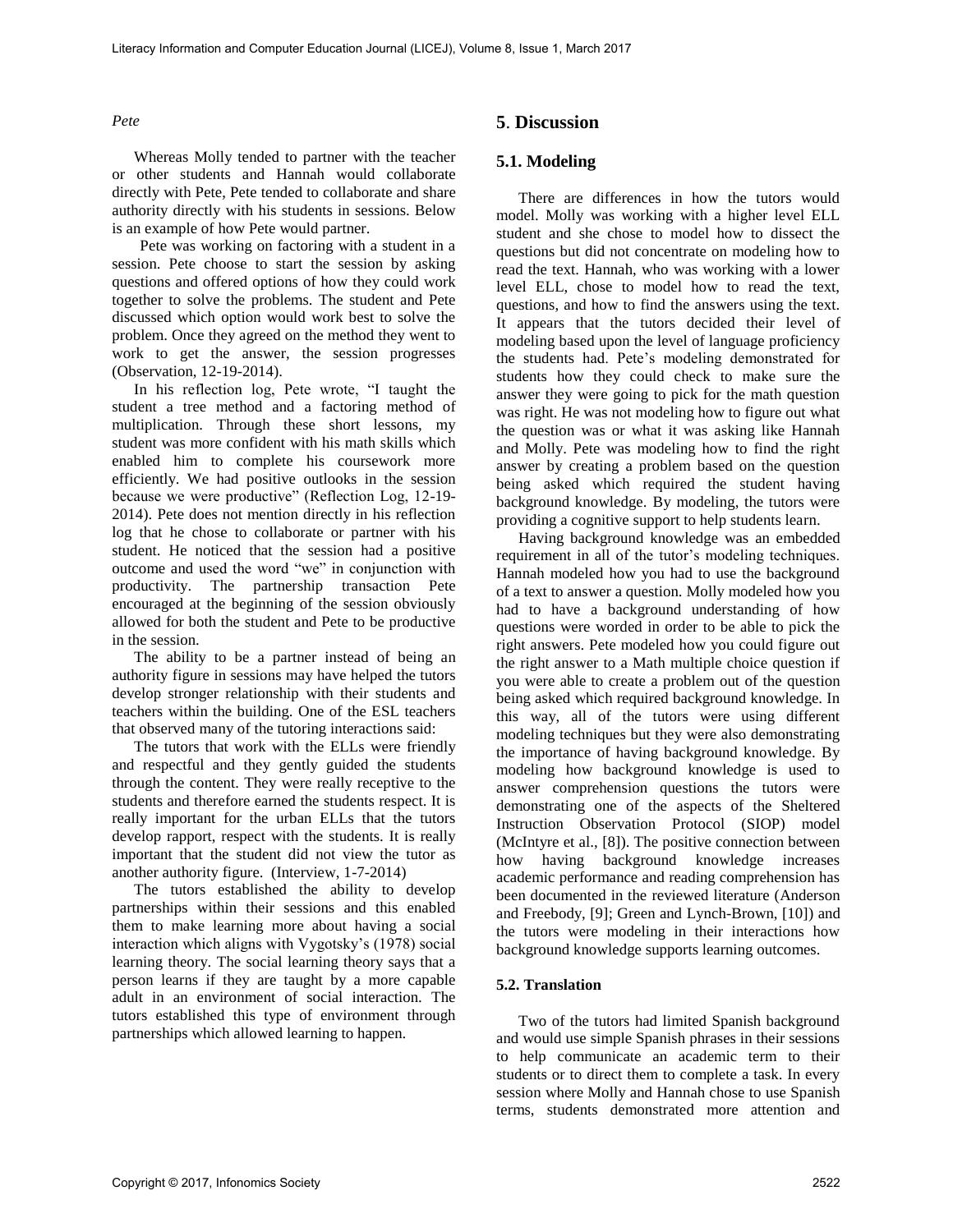understanding. Molly and Hannah were demonstrating traits of bi-lingual education when they used Spanish in their session to help translate concepts which was found in the literature to be an effective practice for ELLs. The ESL teacher noticed this about the tutor's interactions and commented, "It is great to know the language for quick issues. Even if you can explain the directions in Spanish it just helps so much"(Interview, 1-7-2015).

Additionally, all of the tutors functioned as oral translators for their students. They would simplify directions, questions, and reading passages for their students. By being willing and able to break down concepts and simplify, the tutors could help their students understand how to work with a concept. They were able to make the learning experience more like an understandable conversation.

The student could talk to the tutor and ask a question, something they could not do in a written context or in a larger class. A mainstream teacher at the school said:

ELL students need support in their spoken English so that they feel comfortable speaking up and advocating for themselves. They also need to be provided with one-on-one time with adults in their school day to facilitate a level of comfort needed for them to be able to reach out with a question when they struggle in class (Interview, 1-7-2015).

#### **5.3. Partnership**

The fact that each of the tutors built partnerships within their sessions is an important finding. Hannah, at times, did not have enough background knowledge or recall to teach a skill and she knew this. Instead of leading a student in the wrong direction, she partnered with a fellow tutor to make sure she was able to give her student the right information. Hannah commented, "Working together provided a meaningful learning experience for the student in the sense that if I did not know something they would teach me and vice versa. I also had Pete to help me explain something if I had trouble which was a great resource" (Post-Interview, 12-27, 2015). Molly would partner with teachers or other students to make sure she was able to get her students the right information. Pete chose to partner directly with his students in order to give them more autonomy.

# **6. Conclusion**

Each of the tutors would model for students and they were all aware of modeling. Their awareness may have come from the fact that all of the tutors were enrolled in their third year of a pre-service educational program that discussed modeling as a pedagogical tool of good teaching. The fact that they all modeled how to answer multiple choice questions is interesting considering the high stakes testing culture that teachers and students face in public schools. Many of the materials that the students would bring to a session would be in a test taking format. Math problems and reading passages had multiple choice questions with them and the students would be asked to write written responses in a brief constructed response format. One mainstream teacher at the school who sent students regularly to tutoring from his sophomore seminar class talked about the material. He said "The Sophomore Seminar class is designed to assess student's needs in regard to their Keystone performance. We use Acuity on line assessment to build individualized work to help students with the types of questions with which they struggle most" (Interview, 1-7-2015). The tutors were modeling in their sessions how to choose the best answers when given different choices; they were modeling how to take test well.

The tutors were not told to help their students learn how to take tests well. The tutors were told to help students with the material they brought to a session. Additionally, the ability of tutors modeling how to answer multiple choice questions did not come from training they received to become a tutor. This understanding of how to model test taking strategies came from their own experience taking tests in their own educational journey. The tutoring coordinator commented:

The seminar class that we pulled high school ELLs from for tutoring was geared toward helping our students with the state assessments and that class happens all year. We know that the test is an artificial barrier to entry into different academic worlds and opportunities but we also know we need to give our students these skills. We can't ignore that they need to know how to take a test. The mainstream teacher that we worked with to get students is the head of the English department. The seminar teachers get overwhelmed and tutors gave a chance for individualized instruction (Interview, 1-7-2015).

The fact that the sessions reflected modeling in regards to helping ELL learners learn how to take test can be connected to literature that found ELLs currently score 20 to 50 percentage points below L1 learners on standardized tests (Abedi and Dietal, [11]; Government Accountability Office, [1]). In the current culture of standardized testing, the school site was trying to prepare their ELL learners to perform better on the test and this translated into the everyday course material they were interacting with in their content classes.

When tutors provided translation in their sessions, they provided a chance for the ELLs to connect to the material and with the tutor more. The ESL coordinator